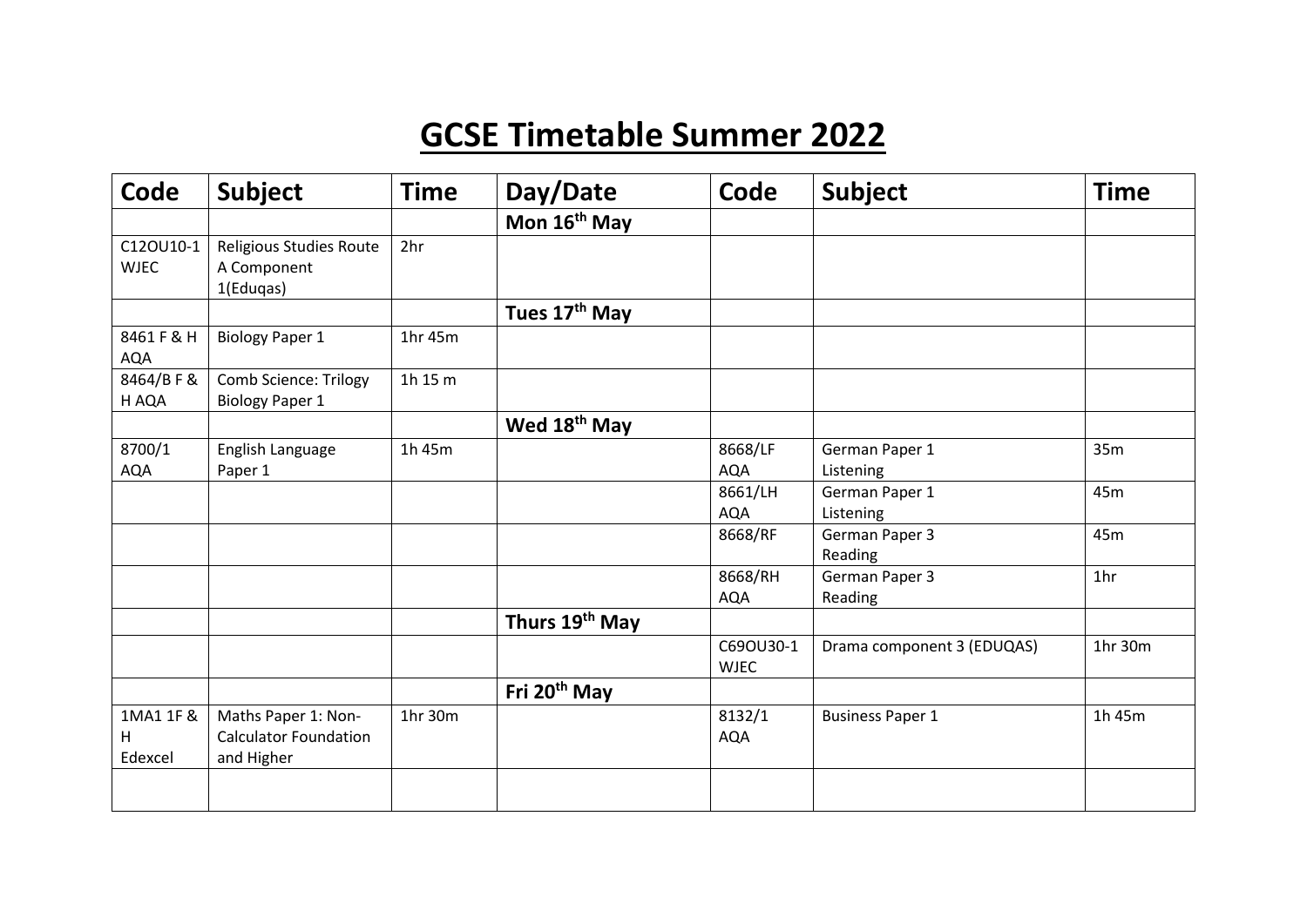|            |                                         |                 | Mon $23^{\text{rd}}$ May     |            |                                 |                 |
|------------|-----------------------------------------|-----------------|------------------------------|------------|---------------------------------|-----------------|
| 8035/1     | Geography Paper 1:                      | 1hr 30m         |                              | 1CSO 01    | Citizenship Studies Paper 1     | 1hr 45m         |
| <b>AQA</b> | Living with the physical<br>environment |                 |                              | Edexcel    |                                 |                 |
|            |                                         |                 | Tues 24 <sup>th</sup><br>May |            |                                 |                 |
| 8658/LF    | French Paper 1                          | 35min           |                              | J587/1     | P.E. Physical factors affecting | 1hr             |
| <b>AQA</b> | Listening                               |                 |                              | <b>OCR</b> | performance                     |                 |
| 8658/LH    | French Paper 1                          | 45 min          |                              |            |                                 |                 |
| AQA        | Listening                               |                 |                              |            |                                 |                 |
| 8658/RF    | French Paper 3                          | 45 min          |                              |            |                                 |                 |
| AQA        | Reading                                 |                 |                              |            |                                 |                 |
| 8658/RH    | French Paper 3                          | 1 <sub>hr</sub> |                              |            |                                 |                 |
| AQA        | Reading                                 |                 |                              |            |                                 |                 |
|            |                                         |                 | Wed 25 <sup>th</sup> May     |            |                                 |                 |
| 8702/1     | English Literature                      | 2 x 50mins      |                              |            |                                 |                 |
| <b>AQA</b> | Paper 1                                 |                 |                              |            |                                 |                 |
|            |                                         |                 | Thurs 26 <sup>th</sup> May   |            |                                 |                 |
|            |                                         |                 |                              | C120U20-1  | Religious Studies Route A       | 1 <sub>hr</sub> |
|            |                                         |                 |                              |            | Component 2 (EDUQAS)            |                 |
|            |                                         |                 | Fri 27th May                 |            |                                 |                 |
| 8462 F&H   | Chemistry Paper 1                       | 1hr 45m         |                              |            |                                 |                 |
| AQA        |                                         |                 |                              |            |                                 |                 |
| 8464/C     | Comb Science; Trilogy                   | 1h 15m          |                              |            |                                 |                 |
| F&H        | Chemistry Paper 1                       |                 |                              |            |                                 |                 |
| <b>AQA</b> |                                         |                 |                              |            |                                 |                 |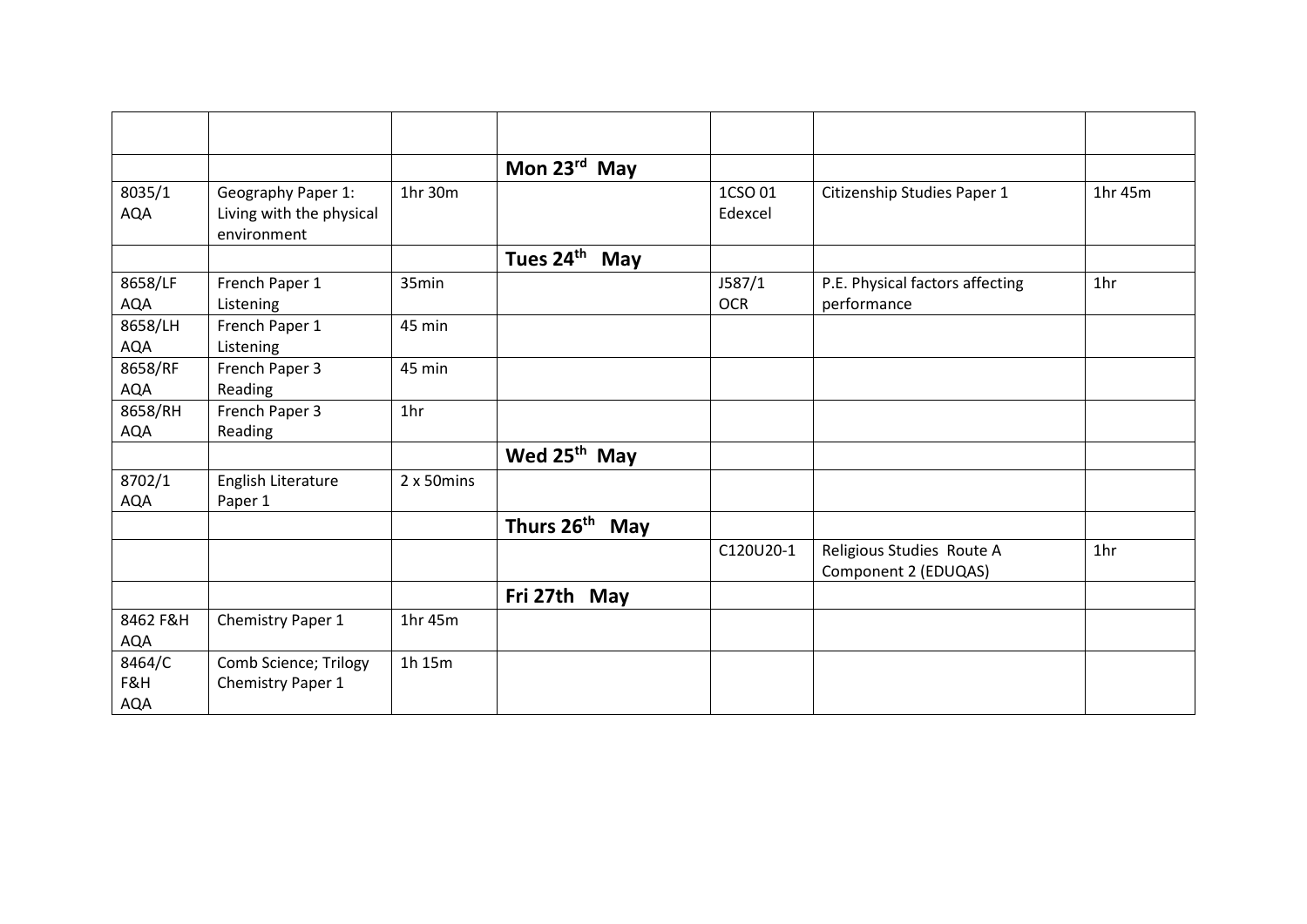|                               | <b>HALF</b>                                                        |         |                              |                          | <b>HALF</b>                                                   |                 |
|-------------------------------|--------------------------------------------------------------------|---------|------------------------------|--------------------------|---------------------------------------------------------------|-----------------|
|                               | <b>TERM</b>                                                        |         |                              |                          | <b>TERM</b>                                                   |                 |
|                               |                                                                    |         | Mon 6th June                 |                          |                                                               |                 |
| 8668/WF<br><b>AQA</b>         | German Paper 4<br>Writing                                          | $1h$ 5m |                              |                          |                                                               |                 |
| 8668/WH<br><b>AQA</b>         | German Paper 4<br>Writing                                          | 1h 20m  |                              |                          |                                                               |                 |
| R018<br>Cambridge<br>National | Child Development;<br>Health & well being for<br>child development | 1hr 15  |                              |                          |                                                               |                 |
|                               |                                                                    |         | Tues 7 <sup>th</sup><br>June |                          |                                                               |                 |
| 1MA1 2F &<br>Н.<br>Edexcel    | Maths Paper 2:<br><b>Calculator Foundation</b><br>and Higher       | 1hr 30m |                              | 8035/2<br><b>AQA</b>     | Geography Paper 2: Challenges in<br>the Human Environment     | 1hr 15m         |
|                               |                                                                    |         | Wed 8 <sup>th</sup> June     |                          |                                                               |                 |
| 8702/2<br><b>AQA</b>          | English Literature<br>Paper 2                                      | 1hr 45m |                              | 8365/1<br><b>AQA</b>     | Level 2 Certificate in Further Maths                          | 1hr 45m         |
|                               |                                                                    |         |                              | C120U50-1                | Religious Studies Route A<br>Component 3 Options 1-5 (EDUQAS) | 1 <sub>hr</sub> |
|                               |                                                                    |         | Thurs 9 <sup>th</sup> June   |                          |                                                               |                 |
| $1HIO - 3O-$<br>33<br>Edexcel | History Paper 3:<br>Modern depth study                             | 1hr 20m |                              | 8463 F & H<br><b>AQA</b> | Physics Paper 1                                               | 1h 45m          |
|                               |                                                                    |         |                              | 8464/P F&H<br><b>AQA</b> | Comb Science: Trilogy - Physics<br>Paper 1                    | 1h 15m          |
|                               |                                                                    |         | Fri 10 <sup>th</sup> June    |                          |                                                               |                 |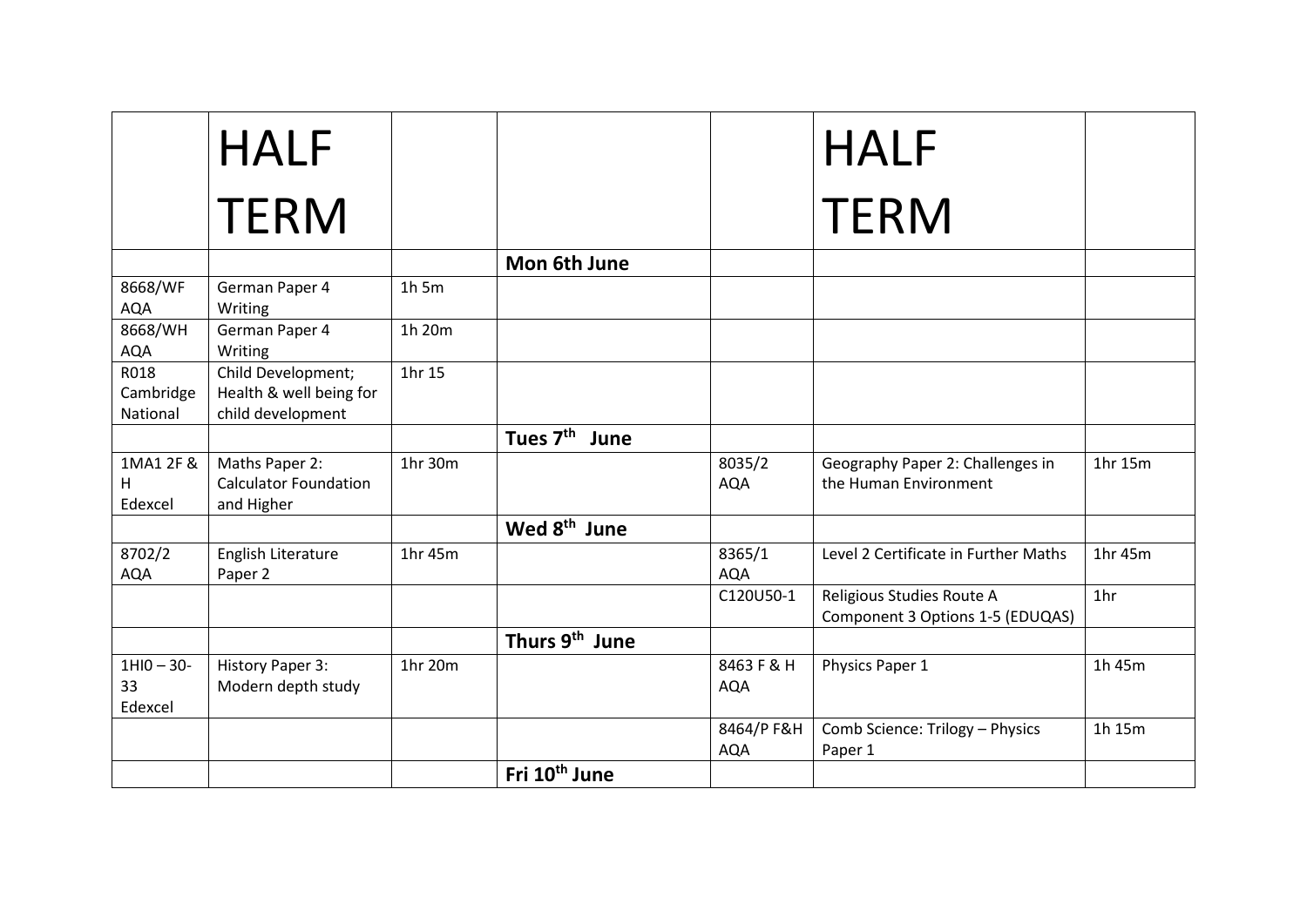| 8700/2         | English Language             | 1hr 45m         |                             | J587/2     | PE : Socio-cultural issues & sports | 1 <sub>hr</sub> |
|----------------|------------------------------|-----------------|-----------------------------|------------|-------------------------------------|-----------------|
| AQA            | Paper 2                      |                 |                             | <b>OCR</b> | psychology                          |                 |
|                |                              |                 |                             |            |                                     |                 |
|                |                              |                 |                             |            |                                     |                 |
|                |                              |                 |                             |            |                                     |                 |
|                |                              |                 |                             |            |                                     |                 |
|                |                              |                 | Mon 13 <sup>th</sup> June   |            |                                     |                 |
| 1MA1 3F &      | Maths Paper 3                | 1hr 30m         |                             | 8132/02    | <b>Business Paper 2</b>             | 1hr 45m         |
| H              | <b>Calculator Foundation</b> |                 |                             | <b>AQA</b> |                                     |                 |
| Edexcel        | and Higher                   |                 |                             |            |                                     |                 |
|                |                              |                 | Tues 14 <sup>th</sup> June  |            |                                     |                 |
| 8035/3         | Geography Paper 3            | 1 <sub>hr</sub> |                             | 1CSO 02    | Citizenship Studies Paper 2         | 1hr 45min       |
| <b>AQA</b>     | Geographical                 |                 |                             | Edexcel    |                                     |                 |
|                | applications                 |                 |                             |            |                                     |                 |
|                |                              |                 | Wed 15 <sup>th</sup> June   |            |                                     |                 |
| 8461 F & H     | <b>Biology Paper 2</b>       | 1hr 45m         |                             | 8552/W     | Design and Technology               | 2hrs            |
| AQA            |                              |                 |                             | <b>AQA</b> |                                     |                 |
| 8464/B         | <b>Combined Science:</b>     | 1hr 15m         |                             |            |                                     |                 |
| <b>F&amp;H</b> | <b>Biology Paper 2</b>       |                 |                             |            |                                     |                 |
| <b>AQA</b>     |                              |                 |                             |            |                                     |                 |
|                |                              |                 | Thurs 16 <sup>th</sup> June |            |                                     |                 |
| 1HIB B1-       | History Paper 2: British     | 55mins          |                             | 8658/WF    | French Paper 4                      | $1h$ 5m         |
| <b>B4</b>      | Depth Study                  |                 |                             | <b>AQA</b> | Writing                             |                 |
| Edexcel        |                              |                 |                             |            |                                     |                 |
|                |                              |                 |                             | 8658/WH    | French Paper 4                      | 1h 20m          |
|                |                              |                 |                             | <b>AQA</b> | Writing                             |                 |
|                |                              |                 | Fri 17 <sup>th</sup> June   |            |                                     |                 |
|                |                              |                 |                             |            |                                     |                 |
|                |                              |                 | Mon 20 <sup>th</sup> June   |            |                                     |                 |